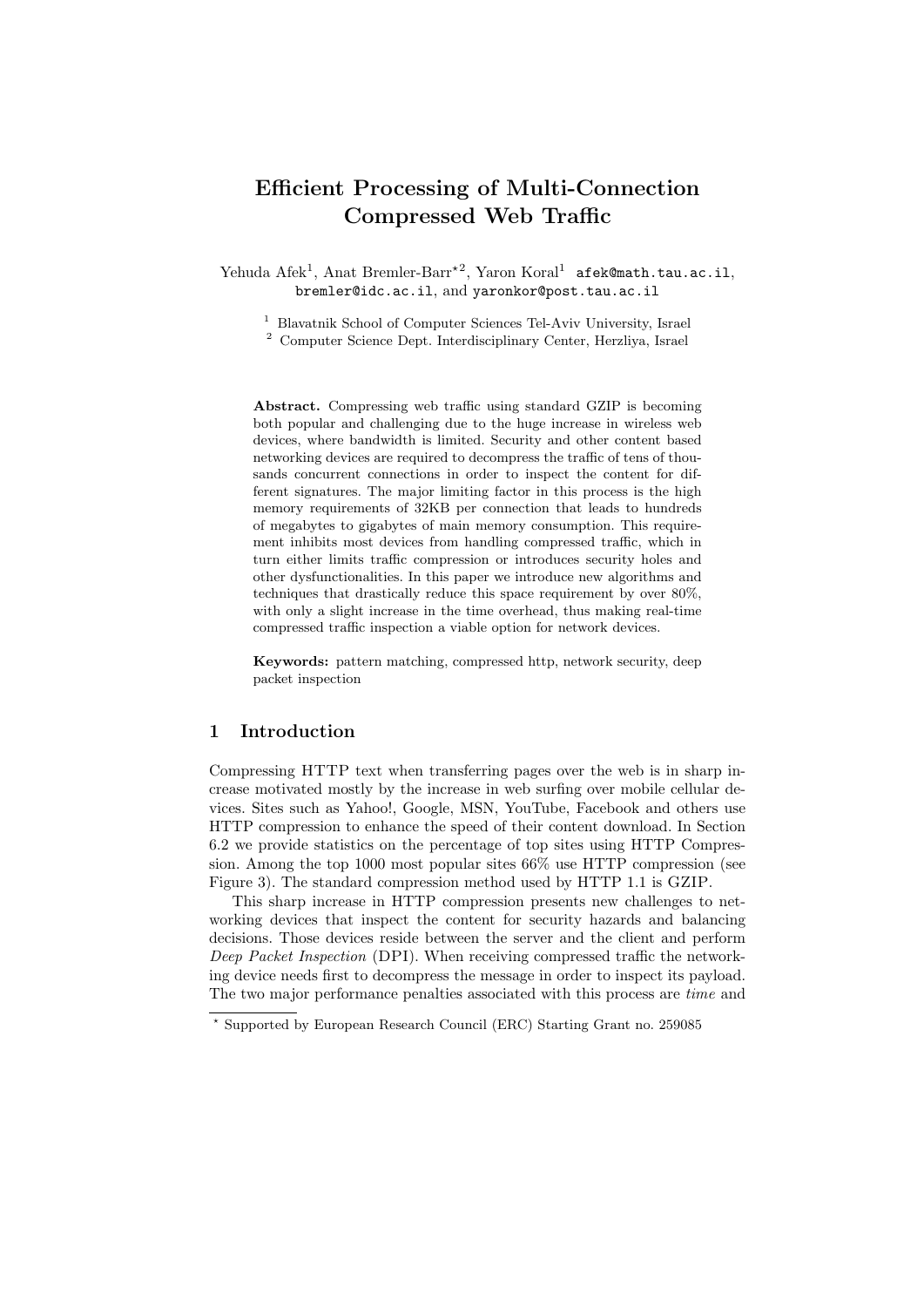*space*. The time it takes to decompress a packet is a small fraction of the time it then takes to inspect the packet in most DPI applications [1]. However the space complexity cost of decompression is a major obstacle specially when the device is dealing with hundreds and thousands of concurrent connections. Notice that the techniques presented in [1], while reducing the DPI time requirement, it still uses information within the compression, i.e., decompression is still required.

This high memory requirement leaves the vendors and network operators with three bad options: either ignore compressed traffic, forbid compression, or divert the compressed traffic for offline processing. Obviously neither is acceptable as they present security hole or serious performance degradation.

The basic structure of our approach to dealing with the memory problem is to keep the buffers of all the connections compressed, except for the data of the connection whose packet(s) is now being processed. Upon packet arrival, unpack its session buffer and process it. One may naïvely suggest to just keep the appropriate amount of original compressed data as it was received. However this approach fails since the buffer would contain pointers to data more than 32KB backwards. Our technique, called *SOP*, packs the buffer of a connection by combining information from both compressed and uncompressed 32KB buffer to create the new compressed buffer that contains pointers that refer only to locations within itself. We show that by using our technique on real life data we reduce the space requirement by a factor of 5 with a time penalty of 26%. Notice that while our method modifies the compressed data locally, it is transparent to both the client and the server.

We then design an algorithm that combines our *SOP* technique that reduces space with the ACCH algorithm that reduces time complexity. By using the designed algorithm we achieve improvement of 42% of the time and 79% of the space requirements. The time-space tradeoff presented by our technique provides the first solution that enables DPI on compressed traffic in wire speed.

# **2 Background**

**Compressed HTTP:** HTTP 1.1 [2] supports the usage of content-codings to allow a document to be compressed. The RFC suggests three content-codings: GZIP, COMPRESS and DEFLATE. In fact, GZIP uses DEFLATE with an additional thin shell of meta-data. For the purpose of this paper they are considered the same. Currently the GZIP and DEFLATE compressions are the common codings supported by current browsers and web servers.<sup>3</sup>

The GZIP algorithm uses combination of the following compression techniques: first the text is compressed with the LZ77 algorithm and then the output is compressed with the Huffman coding. Let us elaborate on the two algorithms:

*LZ77 Compression [3]-* The purpose of LZ77 is to reduce the *string presentation size*, by spotting repeated strings within the last 32KB of the uncompressed data. The algorithm replaces the repeated strings by (*distance*,*length*)

<sup>3</sup> Analyzing captured packets from last versions of both Internet Explorer, FireFox and Chrome browsers shows that accept only the GZIP and DEFLATE codings.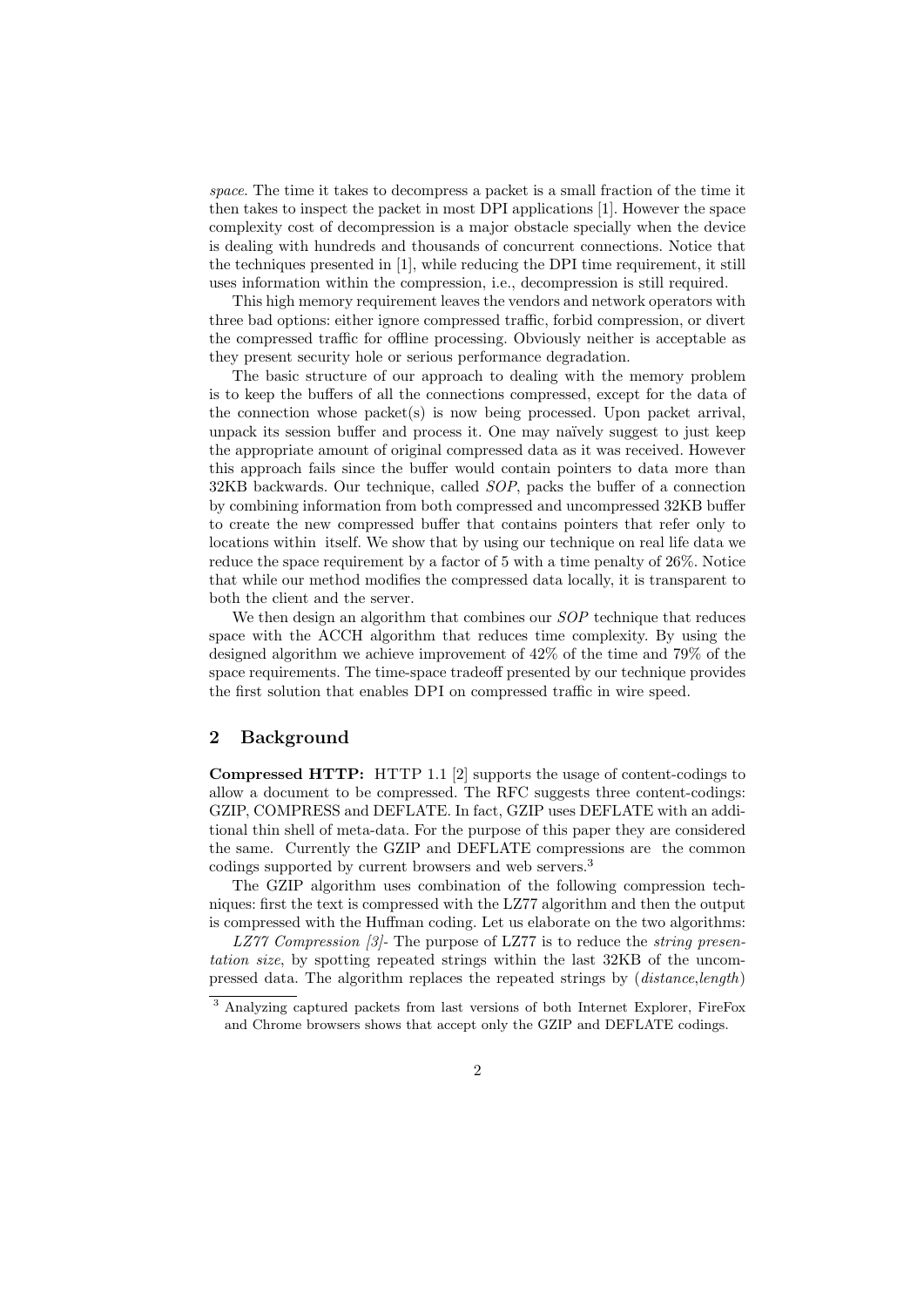pair, where *distance* is a number in [1,32768] (32K) indicating the distance in bytes of the repeated string and *length* is a number in [3,258] indicating the length. For example, the text: 'abcdeabc' can be compressed to: 'abcde(5,3)'; namely, "go back 5 bytes and copy 3 bytes from that point". LZ77 refers to the above pair as "pointer" and to uncompressed bytes as "literals".

Note that the LZ77 compression is a time consuming task, while the decompression is considerably light process (we use this observation later on as a motivation in the design of our algorithm). Experiments in Section 6 show that compression takes around 20 times more than decompression. Roughly speaking, the basic idea of the compression process goes as follows: at each point within the traffic, LZ77 tries to find the longest string that has already appeared in the text within the previous 32KB (the most recent if there are multiples). If such a string is found, LZ77 replaces the current string with a pointer to that occurrence. If no repetition longer than 2 bytes is found, than these bytes are not compressed. To decompress the traffic, one needs to reveal the referred bytes by the pointers which translates to a simple operation of consecutive memory copying directly from the 32KB buffer. Reading consecutive bytes has low per-byte read cost due to the good spatial locality in the cache, i.e., reading consecutive 32 bytes within a cache line costs one main memory access.

*Huffman Coding [4]-* Recall that the second stage of GZIP is the Huffman coding, that receives the LZ77 symbols as input. The purpose of Huffman coding is to reduce the *symbol coding size* by encoding frequent symbols with fewer bits. The Huffman coding method assigns to symbols from a given alphabet a variable-size *codeword* (coded symbol). *Dictionaries* are provided to facilitate the translation of binary codewords to bytes.

The Huffman decoding process is relatively fast. Common implementation (cf. zlib [5]) extracts the dictionary, with average size of 200B, into a temporary lookup-table that resides in cache. Frequent symbols require only one lookuptable reference, while less frequent symbols require two lookup-table references.

**Deep packet inspection (DPI):** DPI is the main action taken to inspect traffic, by identifying signatures (patterns or regular expressions) in the packet payload. Today, the performance of security tools is dominated by the speed of the underlying DPI algorithms [6]. The two fundamental paradigms to perform string matching derive from Aho-Corasick (AC) [7] and Boyer-Moore (BM) [8] algorithms. The BM algorithm does not have deterministic time and is prone to denial-of-service attacks using tailored input. Therefore the AC algorithm is the standard.The implementations need to deal with thousands of signatures. For example, ClamAV [9] virus-signature database consists of 27K patterns, and the popular Snort IDS [10] has 6.6K patterns; note that typically the number of patterns considered by IDS systems grows dramatically over time. Implementation of the traditional algorithm translates to dozens of megabytes and may even reach gigabytes of memory. The size of the signatures databases dictates not only the memory requirement but also the speed, since it forces the usage of a larger and slower memory on an order-of-magnitude such as DRAM, instead of using a faster one such as SRAM. That leads to an active research of reducing the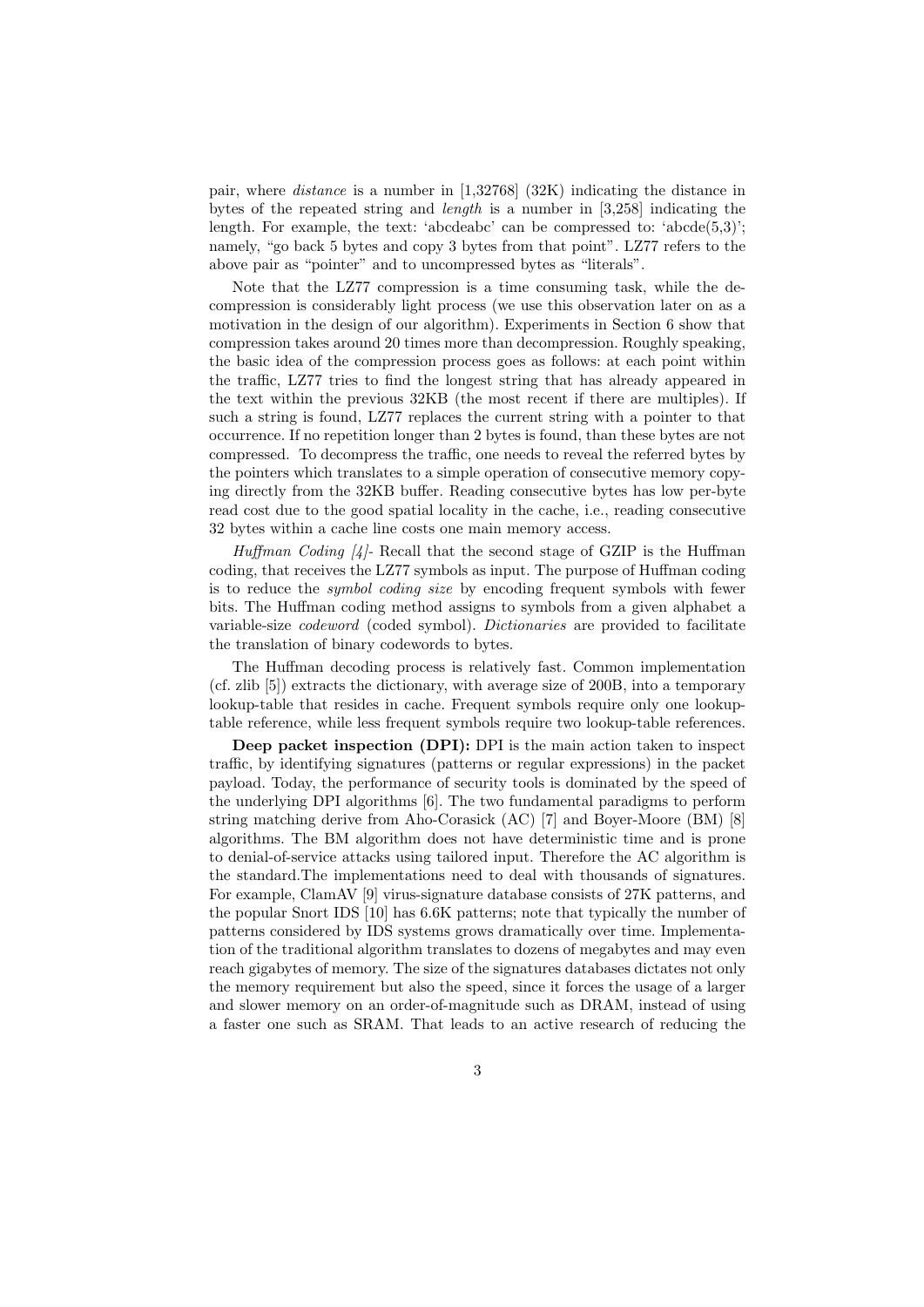memory requirement by compressing the corresponding DFA  $[11-13]$ ; however, all proposed techniques suggest pure-hardware solutions, which usually incur prohibitive deployment and development cost. Still the common case, definitely in a software solution, requires using a very large database of signatures for DPI. Moreover we note that the DPI solutions do not enjoy the spatial locality time boost. Each input byte requires one or two memory reads to different parts of the memory and thus the DPI solutions do not enjoy the benefits of caching.

## **3 Challenges in performing DPI on Compressed HTTP**

This section provides an overview of the obstacles in performing deep packet inspection (DPI) in compressed HTTP traffic on a multi-connection environment.

As noted in [1], there is no apparent "easy" way to perform DPI over compressed traffic without decompressing the data in some way. This is mainly because *LZ*77 is an *adaptive* compression algorithm.

One of the main problems with the decompression is its memory requirement; the straightforward approach requires a 32KB sliding window for each HTTP connection. Note that this requirement is difficult to avoid, since the back-reference pointer can refer to any point within the sliding window and the pointers may be recursive (i.e., a pointer may point to an area with a pointer). On the other hand, DPI of non-compressed traffic requires storing only a two (or four) bytes variable that holds the DFA state. Hence, dealing with compressed traffic poses a higher memory requirement by a factor of 8 000 to 16 000. Thus, mid-range firewall that handles 100K-200K concurrent sessions needs 3GB-6GB memory while a high-end firewall that supports 500K-10M concurrent sessions needs 15GB-300GB memory only for the task of session decompression. This memory requirement has implication on not only the price and feasibility of the architecture but also on the capability to perform caching or using fast memory chips such as SRAM. Thus reducing the space has also straight implication on the speed. This work deals with the challenges imposed by that space aspect.

Apart from the space penalty described above, the decompression stage also increases the overall *time* penalty. However, we note that DPI requires significantly more time than decompression, since decompression is based on consecutive memory reading and therefore enjoy the cache block architecture and has low per-byte read cost. On the other hand, as explained in the previous section, the DPI employs a very large DFA that is accessed by reads to non-consecutive areas within the memory therefore requires main memory accesses. Our experimental results in section 6 show that the decompression is 10 times faster than the DPI process in a multi-connection environment.

## **4 Related Work**

There is an extensive research on preforming pattern matching on compressedfiles, but very limited is on compressed traffic. Requirements posed in dealing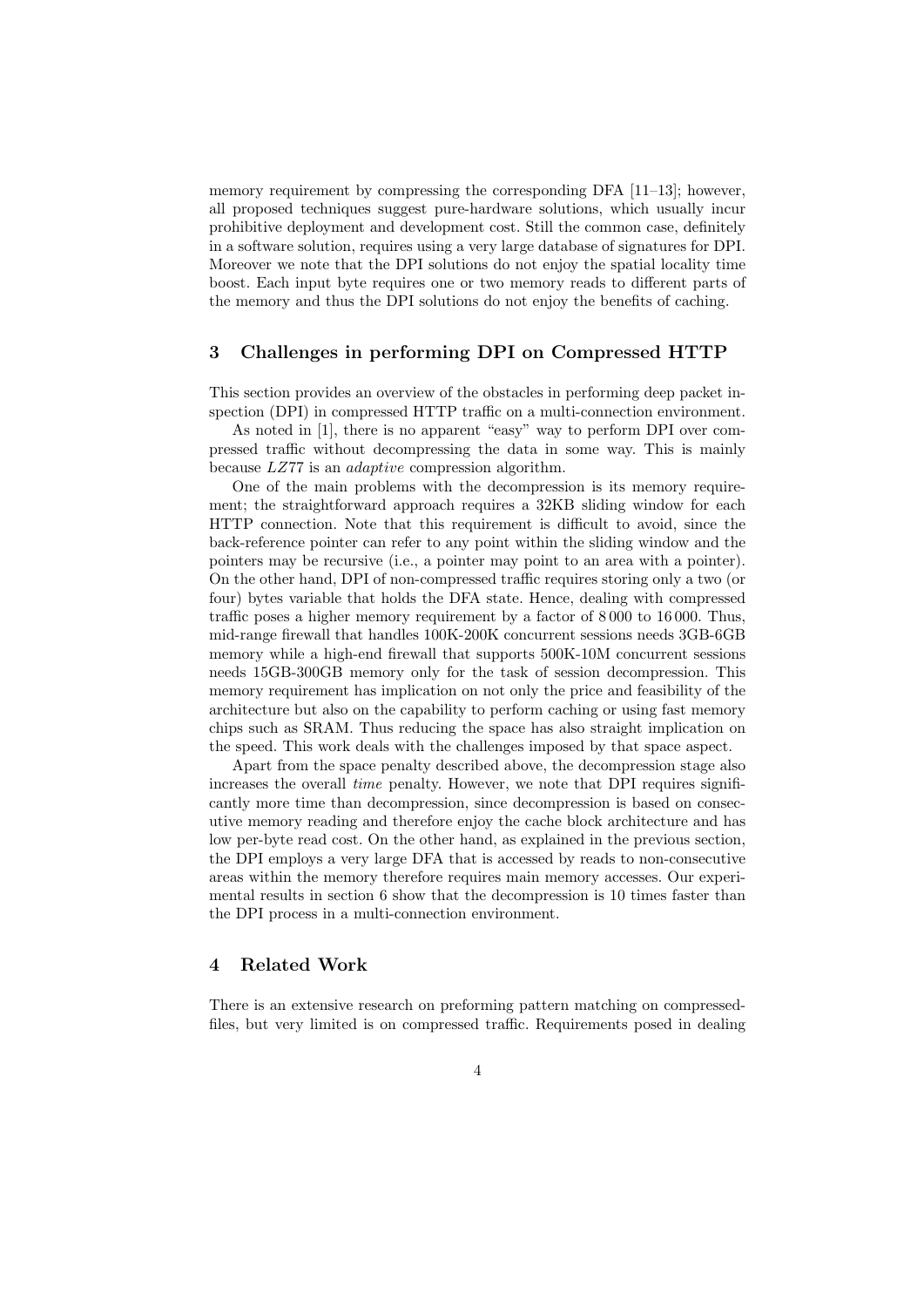with compressed traffic are: (1) on-line scanning  $(1-\text{pass})$ , (2) handling of thousands of sessions concurrently and (3) working with LZ77 compression algorithm (as oppose to most papers which deal with LZW/LZ78 compressions).

[1] is the first paper to analyze the obstacles of dealing with compressed traffic but it only accelerated the pattern matching task on compressed traffic and did not handle the space problem, and it still requires the decompression. We show in Section 5.3 that our paper can be combined with the techniques of [1] to achieve a fast pattern matching algorithm for compressed traffic, with moderate space requirement.

There are techniques developed for "in-place decompression", the main one is LZO [14]. While LZO claims to support decompression without memory overhead it works with files and assumes that the uncompressed data is available. We assume decompression of thousands of concurrent sessions on-the-fly, thus what is for free in LZO is considered overhead in our case. Furthermore, while GZIP is considered the standard for web traffic compression, LZO is not supported.

## **5 Packing technique**

In this section we describe our packing technique to reduce the 32KB buffer space requirement per session. The basic idea is to keep the session buffer in its packed form until the time a new incoming packet arrives for that session. To achieve that we use packing technique to keep a correct updated buffer after each packet processing. It has two parts:

- **–** Swap Out of boundary Pointers (*SOP*) algorithm for packing the buffer.
- **–** Our corresponding algorithm for unpacking the buffer.

Whenever a packet is received, the buffer that belongs to the incoming packet session is unpacked. After the incoming packet processing is finished an updated buffer is packed using the *SOP* algorithm. The next subsections elaborates on those parts of the algorithm.

#### **5.1 Buffer Packing: Swap Out of boundary Pointers (SOP)**

In this subsection we describe our buffer packing technique. The first obvious attempt is to store the buffer in its compressed form using the original received traffic. However this attempt fails since the compressed form of the buffer contains pointers that point to positions prior to the  $32KB$  boundary. Figure 1(a) shows an example of the original compressed traffic. Note that it contains pointer to a part that is no longer within the buffer boundaries. The conclusion from this attempt is that the solution must have the following property: A buffer must contain all information for its pointers extraction.

The second obvious attempt is to compress (each time from scratch) the 32KB buffer using some compression algorithm such as GZIP. That solution follows the above property since the compression is based only on information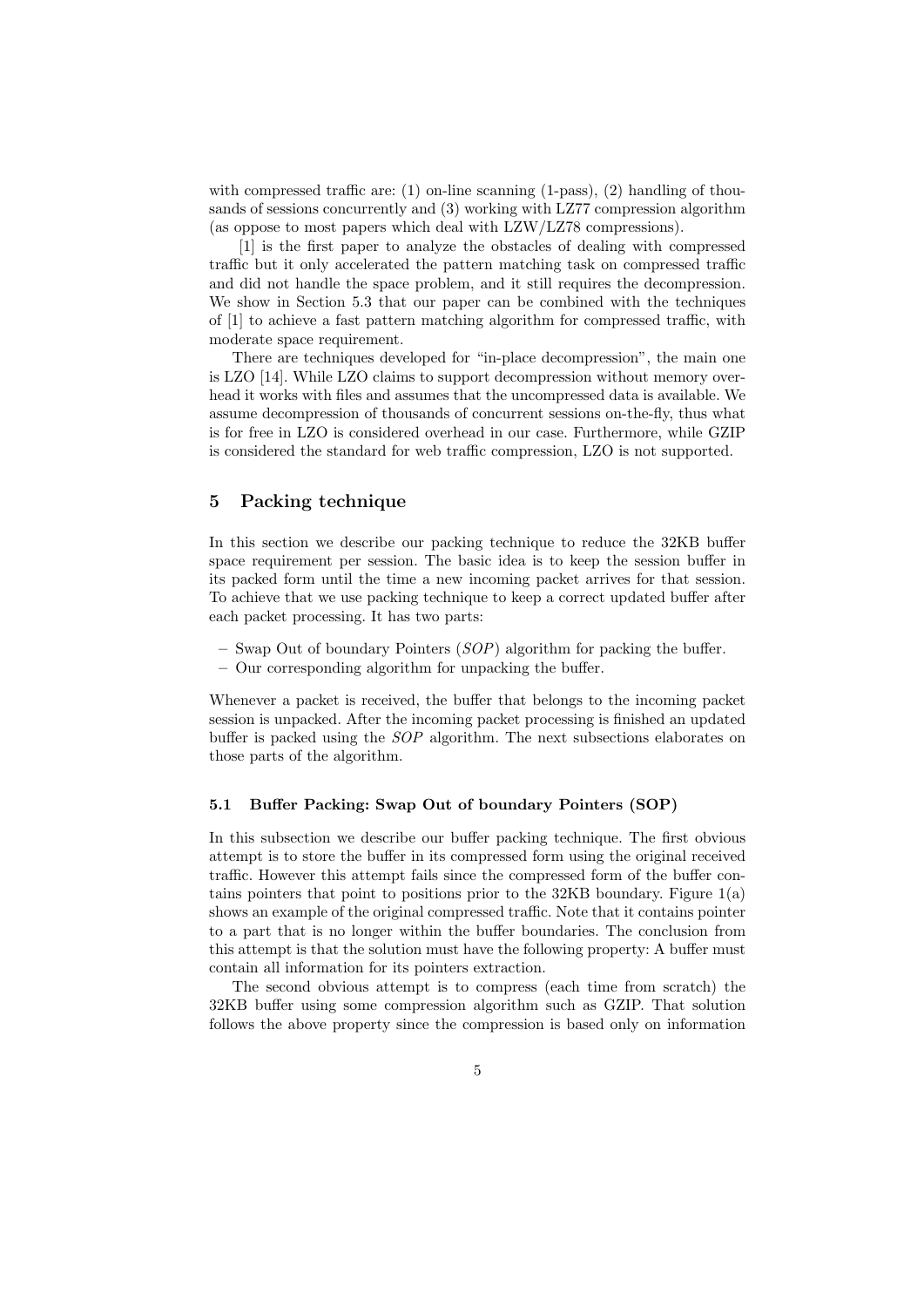

Fig. 1. Sketch of the memory buffer in different scenarios. Each solid box represents a packet. Dashed frame represents the 32KB buffer. Each arrow connects between a pointer and its referred area.

within the buffer. However, this solution performs compression which is an expensive task, while the memory saving is a negligible 1*.*5% as compared to *SOP*.

Our suggested solution, called Swap Out-of boundary Pointers (*SOP*), solves the problems of the above two attempts. The technique uses information within the original compressed and uncompressed form of the buffer for a quick packing process. *SOP* changes the original GZIP compressed form related to the buffer, so that it contains pointers that refer only to information inside the buffer. To achieve this, *SOP* swaps all the pointers that point outside of the new boundary of the buffer with its referred literals.<sup>4</sup> Figure 1(c) shows an output of this algorithm. The pointer (300,5) that points prior to the buffer new boundary is replaced by the string 'hello' where the others remain untouched.

Since in every stage we maintain the invariant that pointers refer only to information within the buffer - the buffer can be unpacked. *SOP* still has a good compression ratio (as shown in Section 6) since most of the pointers are left untouched because they originally pointed to a location within the 32KB buffer boundary. *SOP* is also fast since it performs only one pass on the uncompressed information and the compressed buffer information, taking advantage of the GZIP compression that the source (server) did on the traffic.

The pseudocode is given in Algorithm 1. The algorithm consists of 4 parts. The first part performs Huffman decoding of the incoming packet in order to determine its uncompressed size which in turn determines the new boundary of the 32KB buffer. Note that pointers cannot be extracted at this point since *oldPacked* is still compressed. Therefore the decoding is kept within a linked-list data structure that contains either sequence of literals or pointer elements.

The other three parts consist of decoding either *oldPacked* or *packet* into *new-Packed* using *unPacked*. Part 2 decodes data that would not be packed again since it is located outside of the new boundary of the 32KB buffer (after receiving the new packet). Parts 3 and 4 decode the rest of *oldPacked* and *packet* respectively, and prepare the *newPacked* buffer along the decoding process.

Note that the output is not optimal in terms of space. Figure 2 shows a case where LZ77 algorithm  $(2(c))$  outperforms *SOP*  $(2(d))$ . In that case, the

<sup>4</sup> Note that pointers can be recursive, i.e., pointer A points to pointer B. In that case we replace pointer A by the literals that pointer B points to.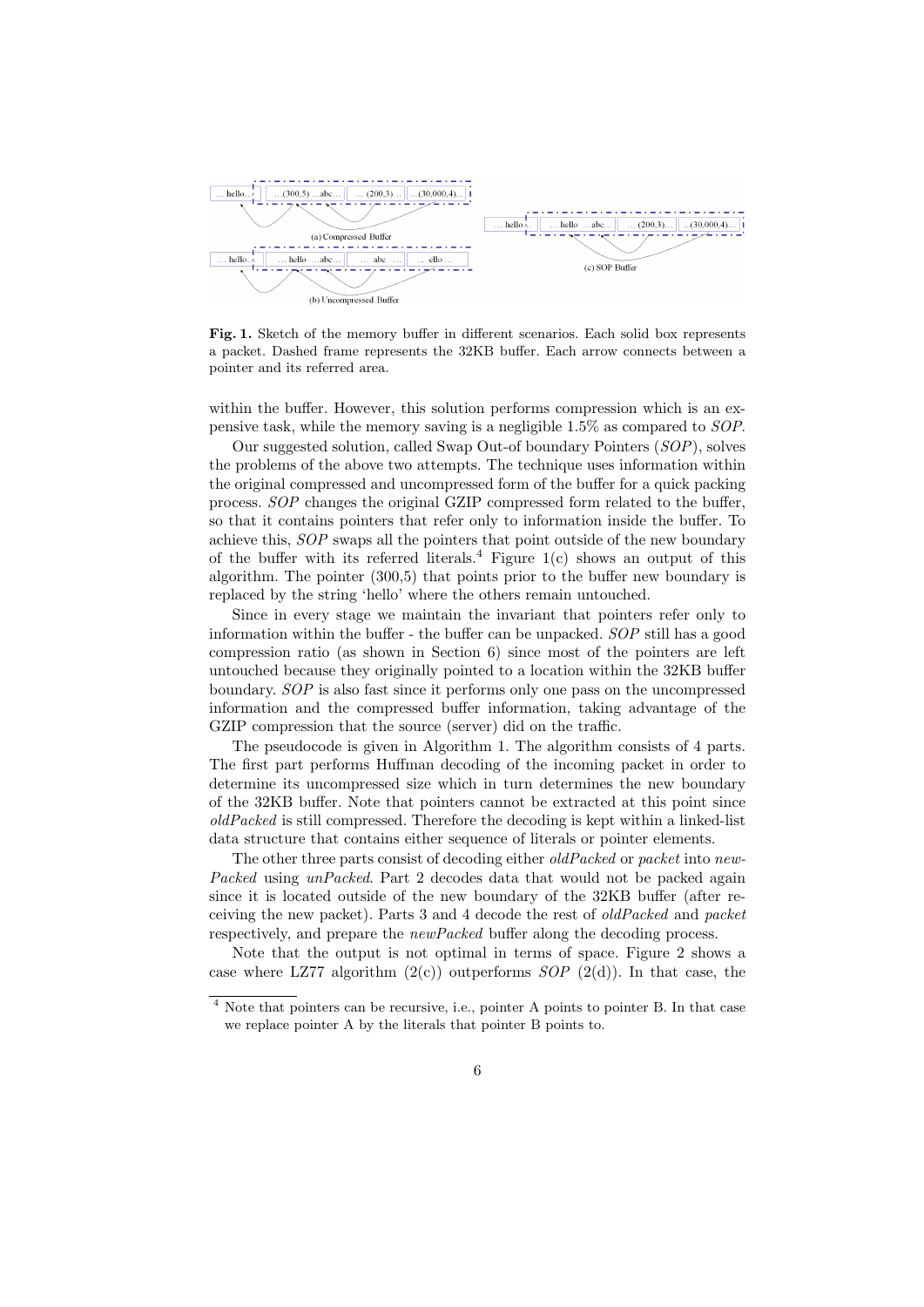original compression did not indicate of any direct connection between the second occurrence of the 'Hello world!' string to the string 'sello world'. The connection can be figured out if one follows the pointers of both strings and finds that both strings share common referred bytes. Since *SOP* performs a straightforward swapping without following the pointers recursively it misses this case. However, the loss of space is limited as shown in the experimental results section.

We also tried some other, more sophisticated variants of *SOP* to solve that problem by some kind of a recursive method. However, the complexity of those algorithms is much higher and the gained space reduction is limited.

#### **5.2 Unpacking the buffer: GZIP decompression**

*SOP* buffers are packed in a valid GZIP format, hence a regular decompression can be used for unpacking. The main difference is that most of the data is decompressed more than once since it is maintained compressed. Buffer decompression is performed upon each incoming packet. Each byte is decompressed on average 4*.*2 times (see Section 6) using *SOP* buffers as compared to only once in the original GZIP method.

One may wonder if partial decompression of buffer areas is more affordable than the suggested method that decompresses the entire buffer upon each incoming packet. Since the pointers are recursive, the retrieval of the literals referenced by a pointer is a recursive process touching several locations in the buffer, and requiring to decode more symbols than its own length. For example: a pointer that points to another pointer which in turn points to a third pointer, requires decoding three different areas where the referred pointers and the literals reside. This property explains the poor results.

We designed a method for partially decompression, called *SOP-Indexed*. It is defined as follows:

- **–** Split the buffer to fixed size chunks of bytes and keep indices that hold starting positions of each chunk.
- **–** Recursively extract each pointer and decode only the chunks that contain required information for extraction.

For example: if a 256B chunks are used, referring to the 500*th* byte of the 32KB uncompressed buffer requires to decode the second chunk that corresponds to the [256-511] byte positions within the uncompressed buffer. If the pointer exceeds the chunk boundary of 511, the next chunk has to be decoded too.

Zero padding needs to be applied at the end of each chunk so the offset would be in terms of bytes and not in terms of bits. Each index is coded with 15 bits in order to represent offsets for up to 32KB. The chunk size poses a time-space tradeoff. Smaller chunks support more precise references and result in less decoding but require more indices that have to be stored along with the buffer, and more padding for each of the smaller chunks, hence cause larger space penalty. The results in Section 6 shows that only a limited time improvement of ratio 0*.*36 as compared to *SOP*, is gained by *SOP-Indexed*.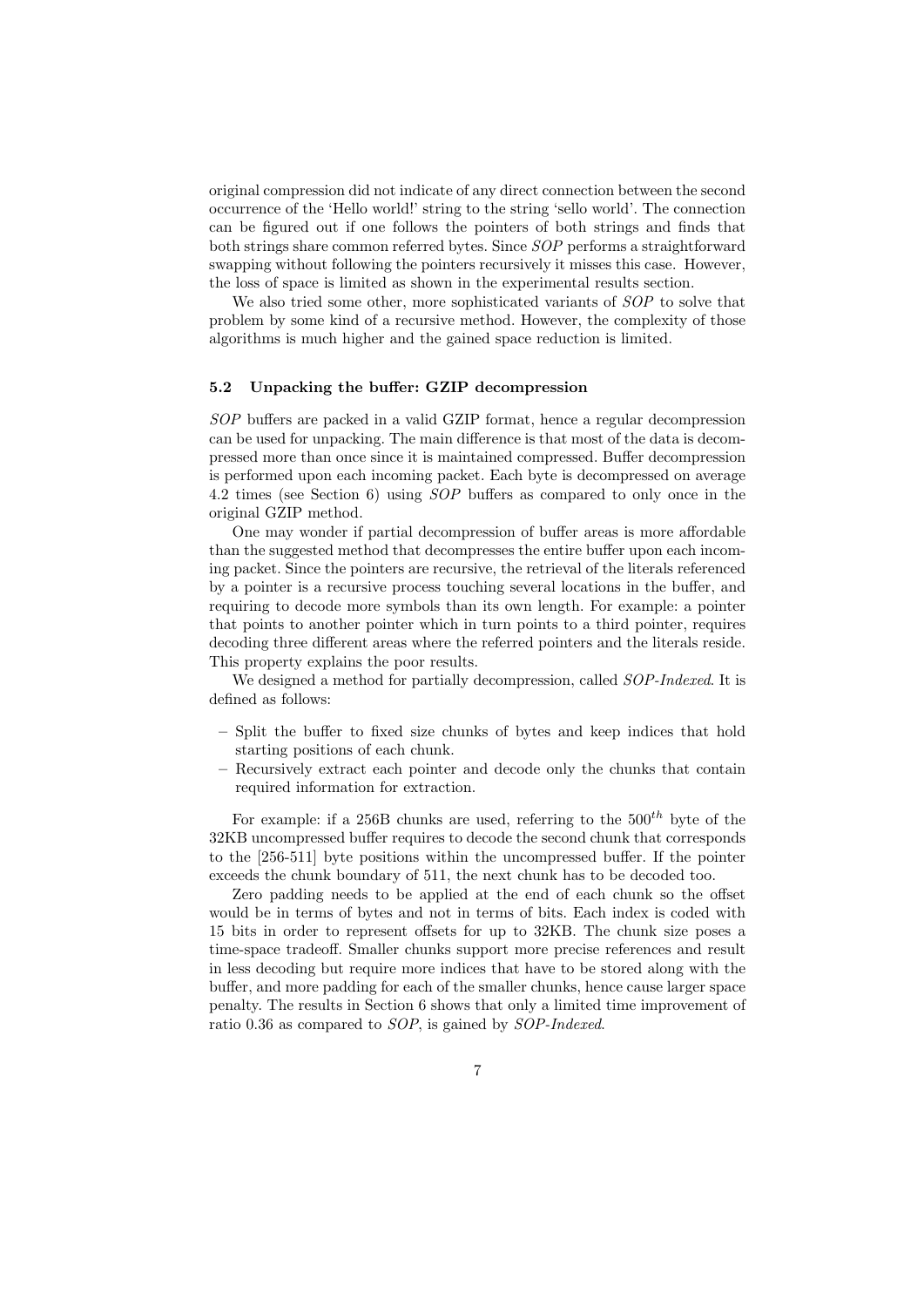

**Fig. 2.** Sketch of the memory buffer in different scenarios.

#### **5.3 Combining SOP with ACCH algorithm**

The algorithm, ACCH presented in [1], reduces the time it takes to do pattern matching to less than 26% compared to doing it with Aho-Corasick (AC). The general idea is to take advantage of pointer information from LZ77 in order to skip and avoid scanning some bytes.

Since most of the compressed bytes are represented as pointers, most of the byte scans can be saved. The data about previous byte scans is stored in a *Status Vector* [1]. Each vector entry is 2 bit long and stores three possible state values: Match, in case that a pattern was located, and two other states; If a prefix longer than a certain threshold was located the status is *Check*, otherwise it is *Uncheck*. An important observation is that the status of pointer bytes can be determined based on the status of the referred bytes only, without further scanning.

The ACCH algorithm is somewhat orthogonal to the *SOP* algorithm, still there are two points that must be addressed. The first one is related to the fact that the *Status Vector* itself has 8KB space requirement which needs to be taken care off in order to continue and enjoy the space benefits of *SOP*. The second point is related to the fact that the *SOP* algorithm changes the structure of some of the pointers, therefore when a pointer is replaced by SOP, the vector needs to be efficiently adapted to the new structure.

We use two techniques to address the above points. The first is to mark only the status changes and the second is to use the pointers to figure out the status. We give here a sketch of the suggested method that handles both points due to space limitations. Let us start with the first point. The general idea is to store only status changes instead of the statuses themselves, among the packed buffer symbols. There is no need to store status changes within pointers since ACCH can restore most of the previous referred statuses from the pointer referred area. The rest of the statuses are maintained using extra bits.

Handling the second point means that whenever a pointer is replaced with literals, the symbols that resemble the statuses within it should remain valid. Achieving this is straightforward. The status symbols are maintained from the referred bytes when they are copied, hence no additional memory references are required for status update after pointer replacing.

Applying the combination of the methods described above enabled us to combine ACCH with *SOP* algorithms and gain space and time improvements. The combination achieves time performance of more than two times faster than performing *SOP* with regular AC (as demonstrated in the next section).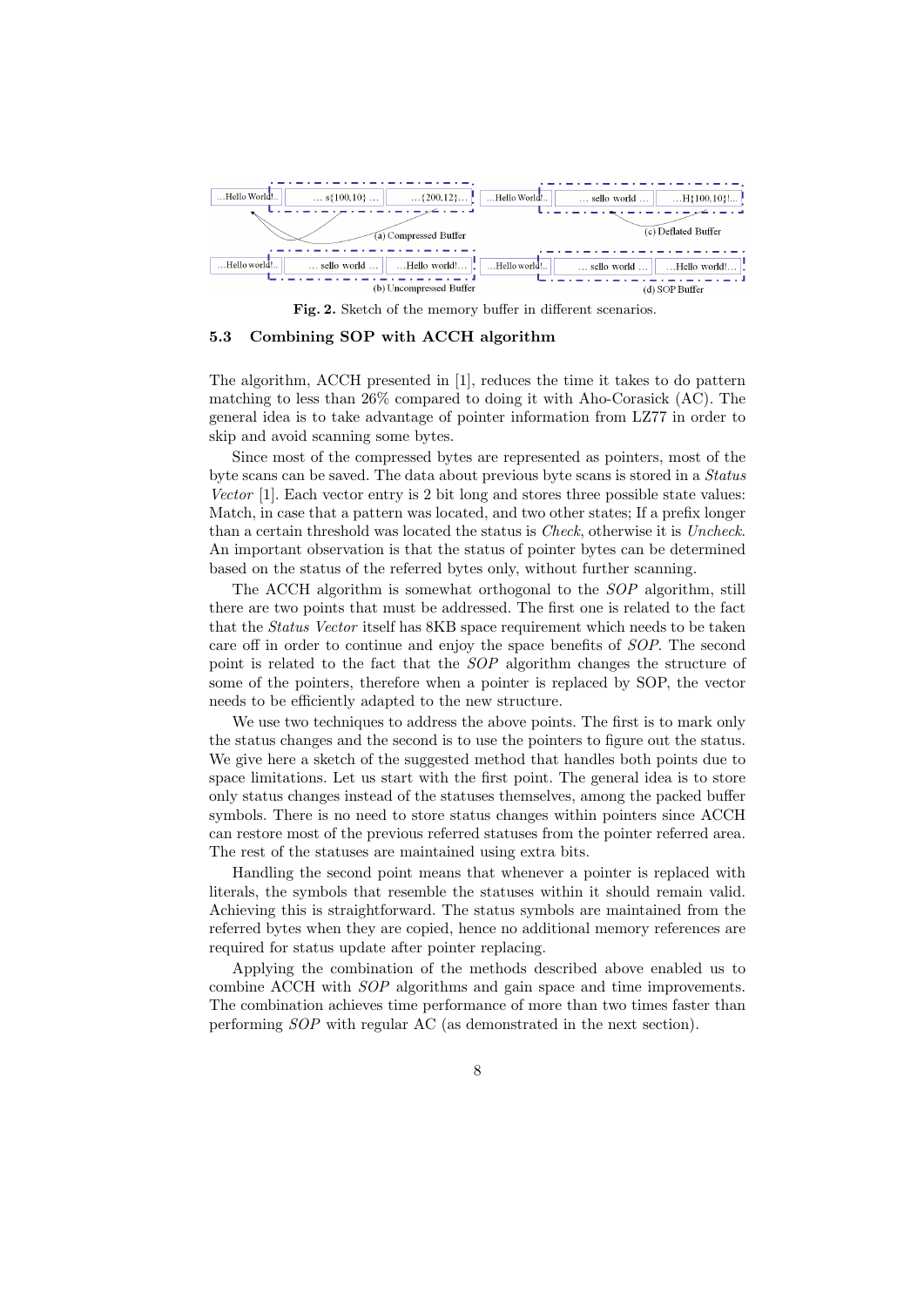## **6 Experimental Results**

#### **6.1 Experimental Environment**

Our time performance results are given relative to the performance of a base algorithm *Plain*, which is the decompression algorithm without packing, therefore the processor type is not an important factor for the experiments. The experiments were performed on a PC platform using Intel<sup>®</sup> Core<sup>™</sup>2 Duo CPU running at 1*.*8GHz using 32-bit Operating System. The system uses 1GB of Main Memory (RAM), a 2MB L2 Cache and 2 *×* 32KB write-back L1 data cache.

We base our implementation on the *zlib* [5] software library for the compression/decompression parts of the algorithm.

Our experimental environment does not simulate packets from multipleconnections but only from a single connection at a time. Therefore we flush the entire system's cache upon each packet arrival to create the context switch effect between multiple connections. Note that by flushing the cache we are very conservative in our experimental environment and we suspect that in a real life scenario the time of *SOP* is even better. In the real life environment, some of the writing to the buffers could be performed in the background while handling a different section therefore most of the memory writing penalty could be avoided. Furthermore, sometimes we may receive several consecutive packets from the same flow, hence may be processed without flushing the cache.

#### **6.2 Data Set**

The data set consists of 2308 HTML pages taken from the 500 most popular sites that use GZIP compression. The web site list was constructed from the Alexa site [15] that maintains web traffic metrics and top-site lists. Total size of the uncompressed data is 359MB and in its compressed form is 61*.*3MB.

While gathering the data-set from Alexa, we created an interesting statistics about the percentage of the compressed pages among the sites as shown on Figure 3. The statistics shows high percentage of compression, in particular among the top 1000 sites. As popularity drops the percentage slightly drops. Still, almost 1 out of every 2 sites uses compression.

#### **6.3 Space and Time Results**

This subsection reports results concerning the average space requirement for our algorithm as shown in Table 1. We define *Plain* as the basic algorithm that performs decompression and maintains a buffer of plain uncompressed data for each connection. Note that at the beginning of a connection the buffer stores less than 32KB since it stores only as much as was sent. Therefore the average buffer size of *Plain* is 29*.*9KB which is slightly lower than the maximum value of 32KB. We use *Plain* as a reference for performance comparison to the other proposed methods and set its time and space ratios to 1.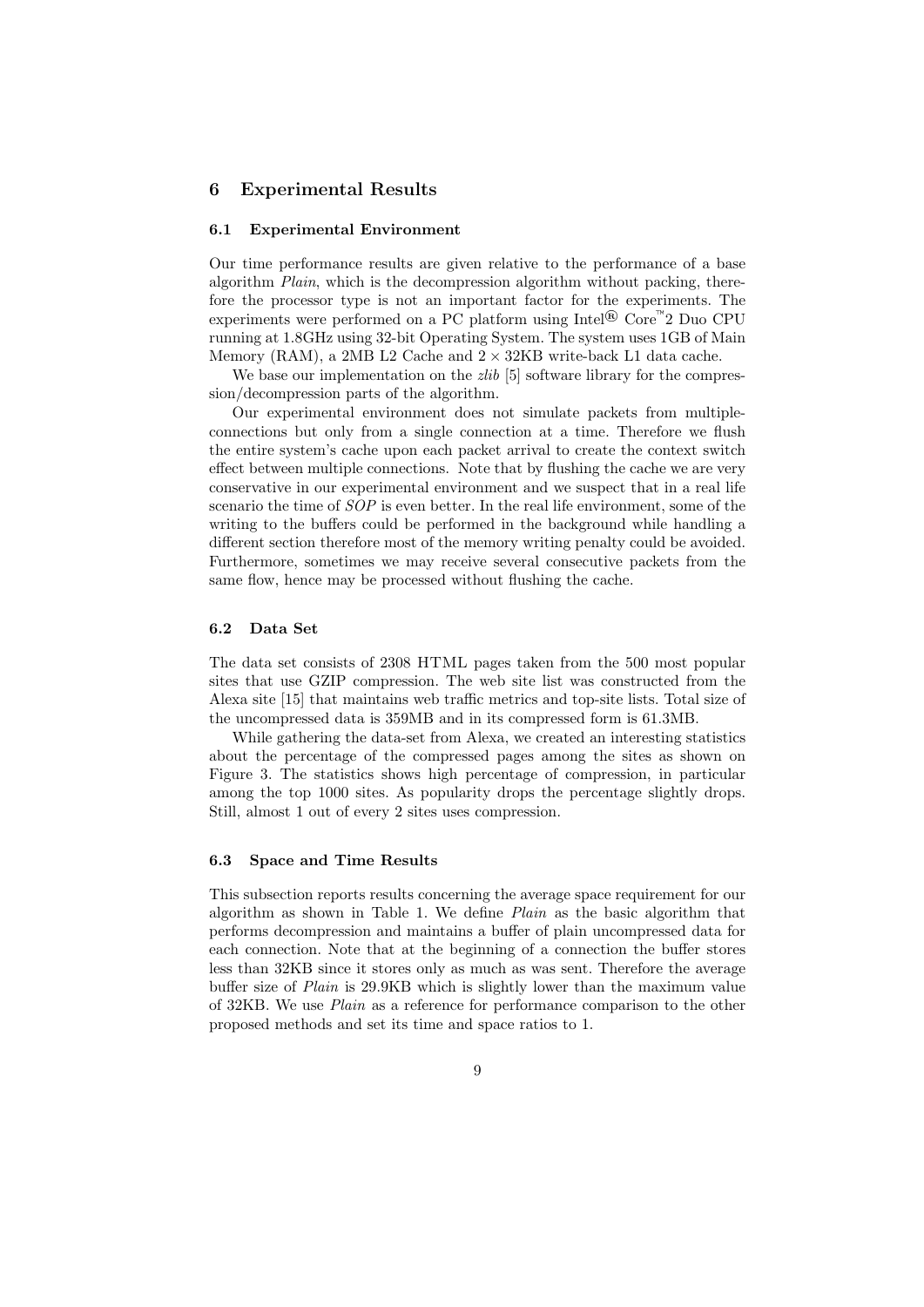

**Fig. 3.** Statistics of HTTP Compression usage among the Alexa [15] top-site lists

We measure the size of the incoming compressed data representing the buffer and call it *OrigComp*. This data can not be used as a buffer for a *multi-connection environment*, since it contains pointers that point to positions prior to the 32KB buffer range. The average buffer size required by *OrigComp* is 4*.*54KB, which is considered as a space lower bound.

We define *Deflate* as the method that compresses each buffer from scratch using GZIP. This method represents the best *practical* space result but has the worse time requirements of more than 20 times higher than *Plain*.

*SOP* takes 3*.*85 more time than *Plain*. This is a moderate time penalty as compared to *Deflate*, the space requirement of SOP is 5*.*17KB which is pretty close to the 5*.*04KB of *Deflate*. The small space advantage gained by *Deflate* in addition to the poor time requirement makes it irrelevant as a solution.

The last method we examined is the *SOP-Indexed* which maintains indices to chunk offsets within the compressed buffer to support a partial decompression of the required chunks only. We used a 256B chunks and got an average of 69% chunk accessed. The time ratio is improved to 3*.*49 as compared to *Plain*. The space penalty for maintaining the index vector and chunk padding is of 0*.*3KB.

| Packing Method Average |                    | Compression Ratio Average |            |
|------------------------|--------------------|---------------------------|------------|
|                        | <b>Buffer Size</b> | per Buffer                | Time Ratio |
| Plain                  | 29.9KB             |                           |            |
| OrigComp               | 4.54KB             | 0.1518                    |            |
| Define                 | 5.04KB             | 0.1576                    | 20.77      |
| SOP                    | 7.33KB             | 0.245                     | 3.91       |
| SOP                    | 6.28KB             | 0.211                     | 3.89       |
| SOP                    | 5.17KB             | 0.172                     | 3.85       |
| $SOP$ -Indexed         | 5.47KB             | 0.183                     | 3.49       |

**Table 1.** Comparison of Time and Space parameters of different algorithms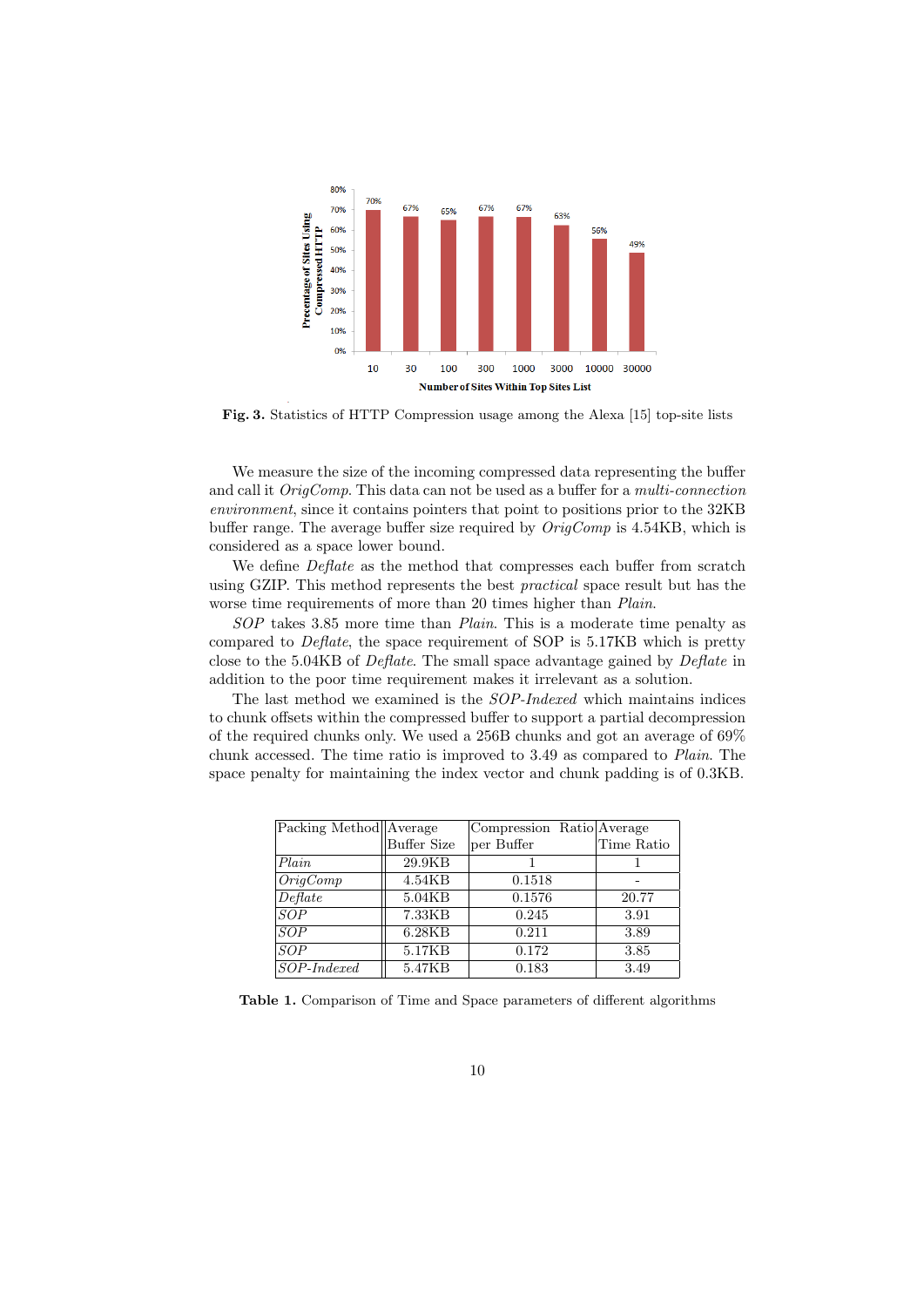#### **6.4 Time Results Analysis**

As explained in Section 5.2, *SOP* decompresses each byte on average 4*.*2 times. Hence one would expect *SOP* to take 4*.*2 times more than *Plain*. Still *SOP* takes only 3*.*85 times. This can be explained by inspecting the data structures that require main memory accesses by each of the algorithms. *SOP* maintains in main memory the old and new packed buffers (i.e., *oldPacked* and *newPacked* as in Algorithm 1) which are heavily accessed during packet processing. *Plain* on the other hand, uses parts of the 32KB buffer, taken from main memory. When processing a packet, *Plain* touches only parts of the 32KB buffer. We measured the relative part of the buffer which is accessed by *Plain* using a method similar to the one in 5.2 with chunks of 32B. An average 40*.*3% of the buffer is accessed. *SOP* also uses a 32KB buffer for the uncompressed data, but it keeps it only in the cache and most of it is never written back to the main memory. The key point is that a write-back cache is used, hence this buffer remains in cache. The unpacked 32KB buffer is maintained in a temporary variable and when SOP finishes processing the packet that variable is disposed and *not* written back to main memory. However, working in a write-through cache architecture may harm *SOP* performance. The main memory space used for *SOP* data structures is thus around 10KB upon each incoming packet where as the main memory space accessed by *Plain* is around  $12KB (= .4$  of the  $32KB)$  which is  $20\%$  higher and explains why the time performance of *SOP* is better than the expected 4*.*2.

### **6.5 DPI of Compressed Traffic**

In this subsection we analyze the performance of DPI. We focus on pattern matching, which is a lighter DPI task than the regular expression matching. We show that the processing time taken by *SOP* is minor compared to the processing time taken by the pattern matching task. Since the regular expression matching task is even more expensive (than pattern matching), the processing time of *SOP* is even less important.

Table 2 summarizes the overall time and space requirements for the different methods that implement pattern-matching of compressed traffic in multiconnection environment. The time parameter is compared to performing Aho-Corasick (AC) on uncompressed traffic, as implemented by snort [10]. Recall that AC uses a DFA and basically performs one or two memory references per scanned byte. The other pattern matching algorithm we use for comparison is ACCH which is based on AC and uses techniques that are adjusted to GZIP compressed input making the pattern matching process work faster. However, the techniques used by ACCH are independent from the actual AC implementation. The space per buffer parameter measures the memory required for every session upon context switch that happens after packet processing is finished, i.e., in *SOP* after packing.

The offline-processing method (*Offline*) represents the only option supported by current network tools, that deals with compressed traffic. The space requirement is calculated by rough estimate of average compressed and uncompressed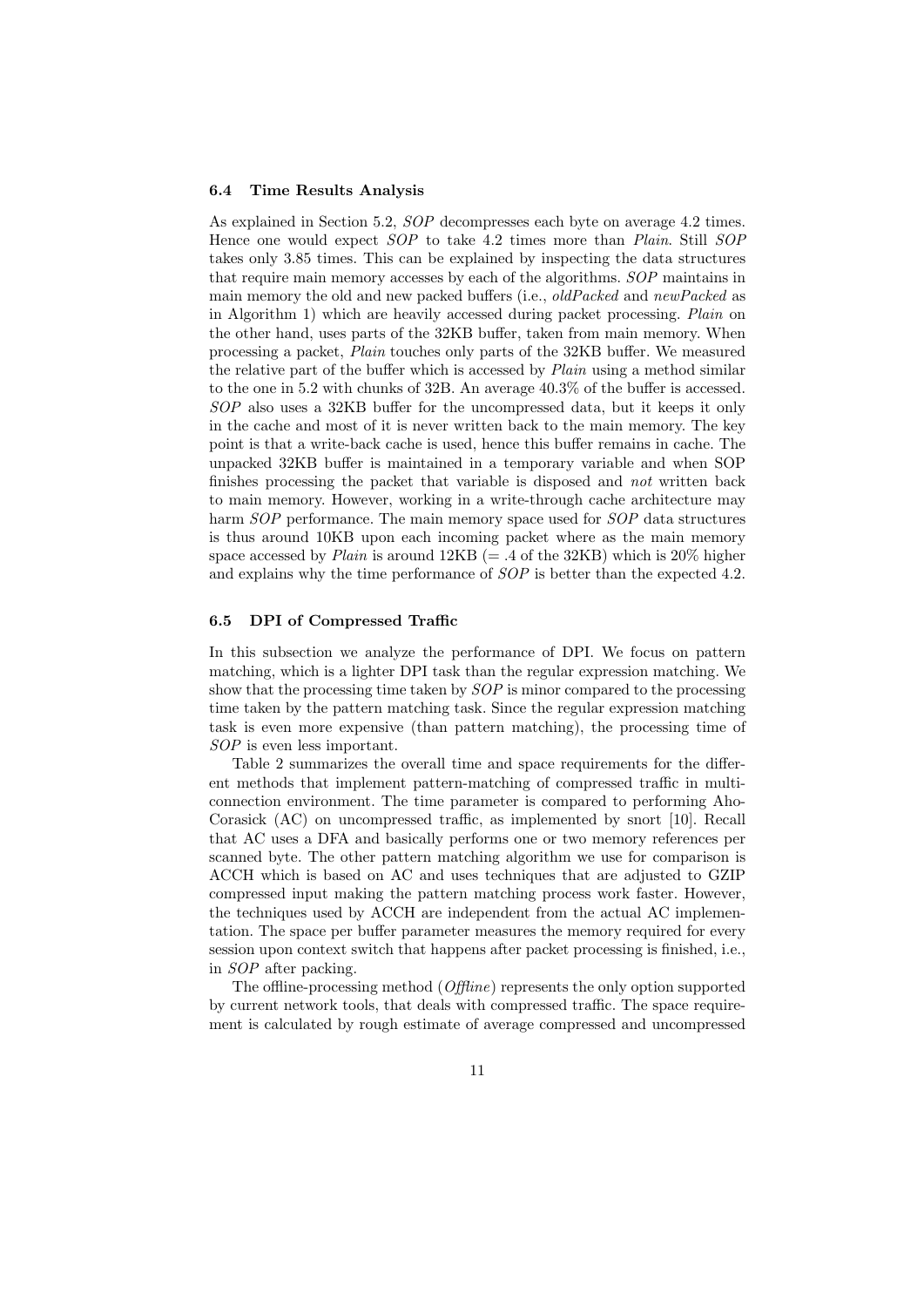| Algorithms in Use        | Average Time Ratio | Space per Buffer   |
|--------------------------|--------------------|--------------------|
| Packing Pattern Matching |                    |                    |
| $Of$ <i>AC</i>           |                    | 170KB              |
| AC<br>Plain              | 11                 | 29.9 <sub>KB</sub> |
| <b>ACCH</b><br>Plain     | 0.36               | 37.4KB             |
| SOP<br>AC                | 1.39               | 5.17KB             |
| SOP<br>ACCH              | 0.64               | 6.19KB             |

**Table 2.** Overview of Pattern Matching + GZIP processing

size of 27KB and 156KB respectively. The compressed form is stored during session arrival and the uncompressed data is stored during pattern matching phase. When used in combination with AC as used today, it presents an enormous space requirement in terms of mid-range security tool.

We measured the time ratio of performing *Plain* as compared to pattern matching using AC, both on single and multi-connection environment. On the single-connection environment the ratio is as low as 0*.*035 where on the multiconnection environment the ratio is 0*.*101. The difference is due to the context switch upon each packet on the multi-connection environment that harms the decompression spatial locality property. Note that *SOP* is compared to performing *Plain* on a multi-connection environment.

As explained in 5.3, ACCH improves the time requirement of the pattern matching process. Recall that in order to apply the ACCH algorithm we need to store on memory an additional data structure called *Status Vector*. Applying the suggested compression algorithm for the *Status Vector* compressed it to 1*.*03KB. Therefore the total space requirement of *SOP* combined with ACCH is 6*.*19KB.

The best time is achieved using *Plain* with ACCH but the space requirement is very high as compared to all other methods apart from *Offline*. It occurs that combining *SOP* and ACCH achieves almost 80% space improvement and above 40% time improvement comparing *Plain* with AC.

As we look at the greater picture that involved also DPI, we need to refer to the space requirement applied by its data structures. As noted before, the DPI process too, has large memory requirements. As opposed to the decompression process which its space requirement is proportional to the number of concurrent sessions, the DPI space requirements depend mainly on the number of patterns that it supports. Therefore, the DPI large space requirement is applied from the first session. Therefore, assuming that DPI space requirements are at the same order as those of decompression for mid-range network tools, the 80% space improvement for the decompression buffers is translated to a 40% space improvement for the overall process.

# **7 Conclusion**

With the sharp increase in cellular web surfing, HTTP compression becomes common in today web traffic. Yet due to its high memory requirements, most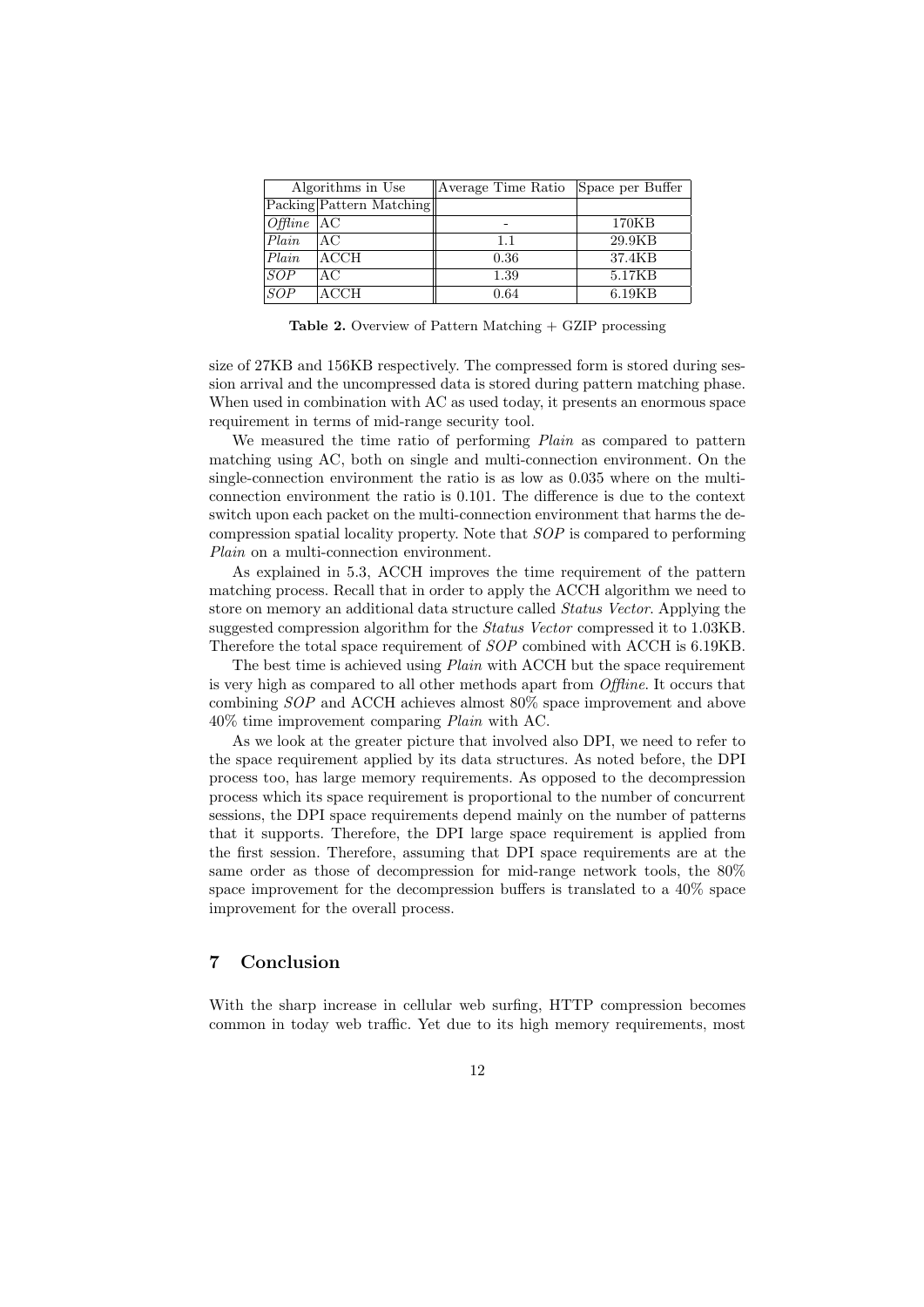security devices tend to ignore or bypass the compressed traffic and thus introduce either a security hole or a potential for a denial of service attack. This paper presents *SOP*, a technique that drastically reduces this space requirement (by over 80%) with only a slight increase in the time overhead. It makes realtime compressed traffic inspection a viable option for network devices. We also present an algorithm that combines *SOP* with ACCH, a technique that reduces the time required in performing DPI on compressed HTTP [1]. The combined technique achieves improvements of almost 80% in space and above 40% in the time requirement for the overall DPI processing of compressed web traffic. Note that ACCH algorithm (thus the combined algorithm) is not intrusive to the Aho-Corasick (AC) algorithm, and it may be replaced and thus enjoy the benefit of, any DFA based algorithm including recent improvements of AC [11–13].

## **8 Acknowledgment**

The research leading to these results has received funding from the European (FP7/2007-2013)/ERC Grant agreement n°259085. Research Council under the European Union's Seventh Framework Programme

## **References**

- 1. A. Bremler-Barr and Y. Koral, "Accelerating multi-patterns matching on compressed HTTP," in *INFOCOM 2009*, April 2009.
- 2. "Hypertext transfer protocol http/1.1," June 1999. RFC 2616, http://www.ietf.org/rfc/rfc2616.txt.
- 3. J. Ziv and A. Lempel, "A universal algorithm for sequential data compression," *IEEE Transactions on Information Theory*, pp. 337– 343, May 1977.
- 4. D. Huffman, "A method for the construction of minimum-redundancy codes," *Proceedings of IRE*, p. 10981101, 1952.
- 5. "zlib 1.2.5," April 2010. http://www.zlib.net.
- 6. M. Fisk and G. Varghese, "An analysis of fast string matching applied to contentbased forwarding and intrusion detection," *Techical Report CS2001-0670 (updated version)*, 2002.
- 7. A. Aho and M. Corasick, "Efficient string matching: an aid to bibliographic search," *Communications of the ACM*, pp. 333–340, 1975.
- 8. R. Boyer and J. Moore, "A fast string searching algorithm," *Communications of the ACM*, pp. 762 – 772, October 1977.
- 9. "Clam antivirus." http://www.clamav.net (version 0.82).
- 10. "Snort." http://www.snort.org (accessed on May 2010).
- 11. W. Lin and B. Liu, "Pipelined parallel ac-based approach for multi-string matching," in *ICPADS*, 2008.
- 12. J. van Lunteren, "High-performance pattern-matching for intrusion detection," in *INFOCOM*, pp. 1–13, April 2006.
- 13. L. Tan and T. Sherwood, "Architectures for bit-split string scanning in intrusion detection," *Micro, IEEE*, pp. 110–117, 2006.
- 14. M. F. Oberhumer, "LZO." http://www.oberhumer.com/opensource/lzo.
- 15. "Top sites," July 2010. http://www.alexa.com/topsites.